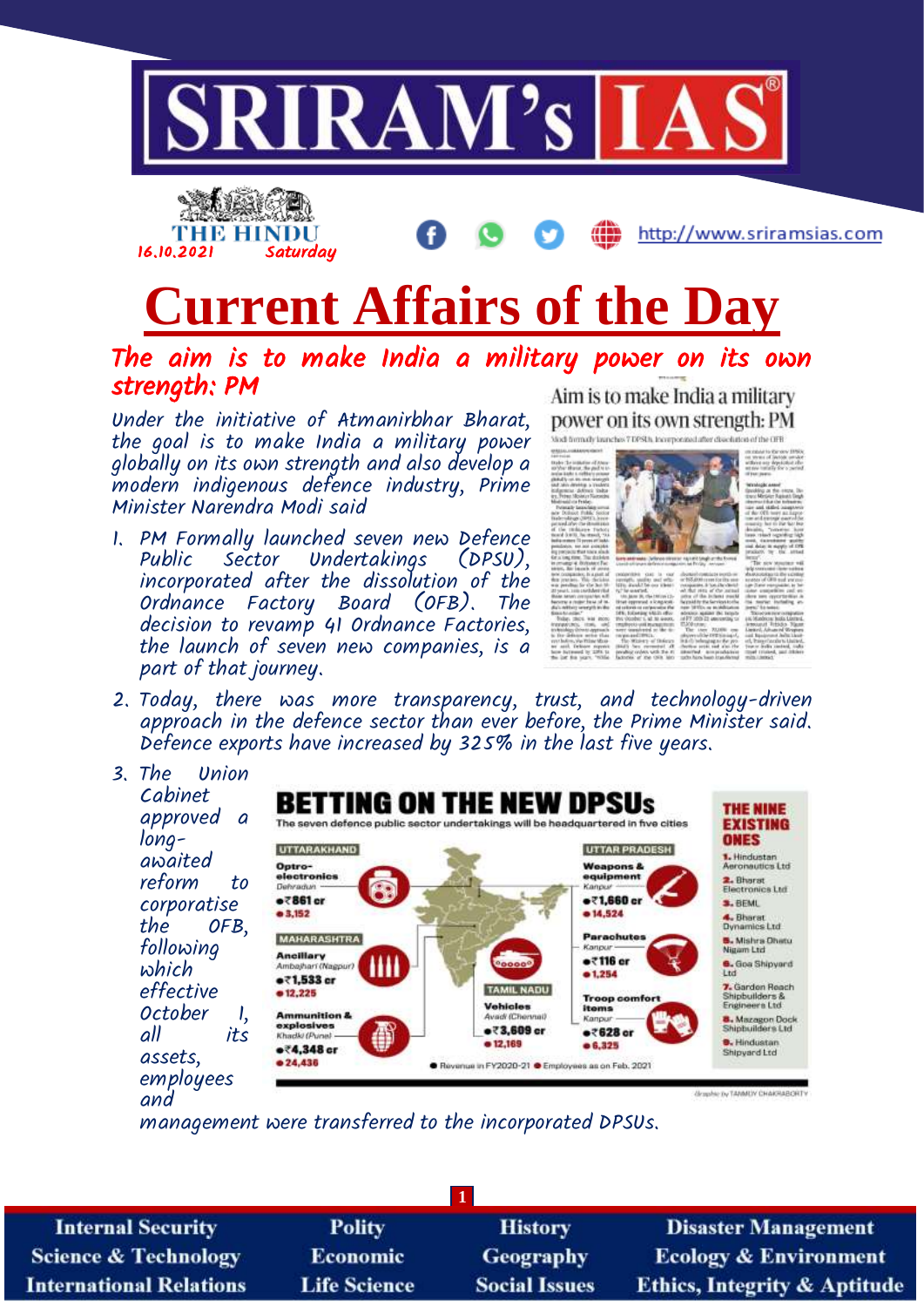



http://www.sriramsias.com

## Hunger Index: poor ranking devoid of ground reality and facts, says Govt.

#### Ranked at 101, India is behind neighbours like Pakistan, Bangladesh, Nepal and Sri Lanka

#### The Global Hunger Index 2021

1. The Government on Friday challenged India's poor ranking in Hunger Index 2021 and the methodology used calling it "devoid of ground reality and facts".

**Alarming levels** | The Global Hunger Index (GHI) tracks hunger and malnutrition across countries using four indicators - undernourishment, child wasting, child stunting and child mortality. Based on this, GHI determines hunger on a 100-point scale, where 0 is the best possible score (no hunger) and 100 is the worst. In 2021, India was classified in the "serious category" on the GHI severity scale Rankings in 2021 India's rank over time 90 **BELARUS**  $1 - 18$ 92 **BOSNIA & HERZEGOVINA**  $1 - 18$ BRAZIL  $1 - 18$ <br> $1 - 18$  $94$ 96 CHINA  $1 - 18$ NEPAL<br>BANGLADESH<br>PAKISTAN qit 100  $102$ **INDIA PAPUA NEW GUINEA** 104 AFGHANISTAN 106 108 2017 2018 2019 2020 2021 ko.  $75$ 100  $\Omega$ 

2. The Index ranked India at 101 positions of 116

> countries. India is also among the 31 countries where hunger has been identified as serious. India ranked 94 among 107 countries in the Global Hunger Index (GHI) released last year.



before releasing the report. The methodology used by FAO is unscientific.

4. They have based their assessment on the results of a 'four question' opinion poll, which was conducted telephonically by Gallup," the Ministry of Women and Child Development said in a statement.

| <b>Internal Security</b>        | <b>Polity</b>       | <b>History</b>       | <b>Disaster Management</b>              |
|---------------------------------|---------------------|----------------------|-----------------------------------------|
| <b>Science &amp; Technology</b> | <b>Economic</b>     | <b>Geography</b>     | <b>Ecology &amp; Environment</b>        |
| <b>International Relations</b>  | <b>Life Science</b> | <b>Social Issues</b> | <b>Ethics, Integrity &amp; Aptitude</b> |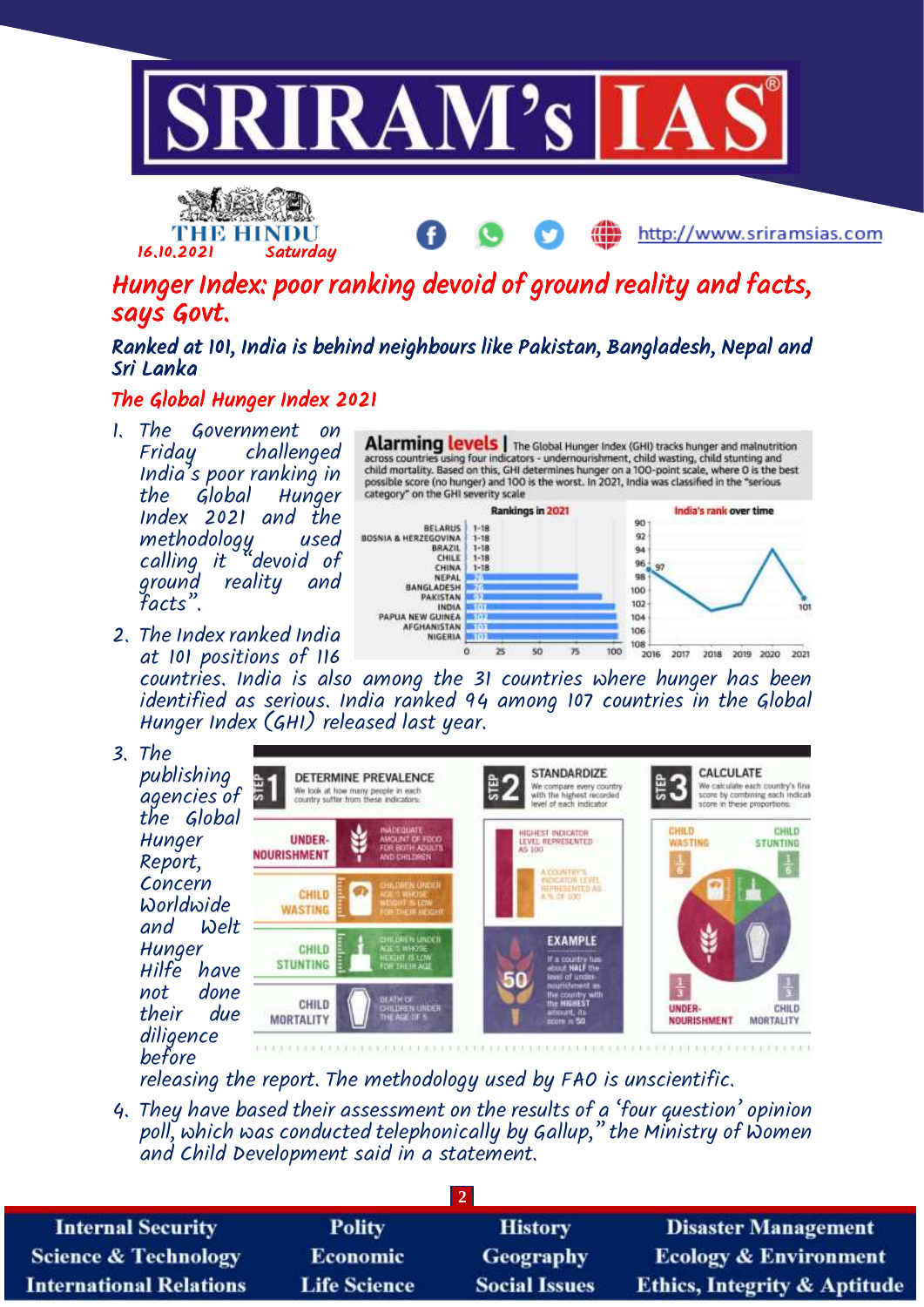

http://www.sriramsias.com



5. India was also behind most of the neighbouring countries. Pakistan was placed at 92, Nepal and Bangladesh at 76 and Sri Lanka at 65.

#### Components:

- 1. The GHI scores are based on the values of four component indicators  $$ undernourishment, child wasting, child stunting and child mortality. Each country's GHI score is classified by severity, from low to extremely alarming.
- 2. Globally, India ranked among the worst in 'child wasting' or 'weight for height'. Its performance was worse than Djibouti and Somalia.
- 3. India had shown promise over the past decade in reducing maternal and child mortality. But, much more needed to be done, the report said. The response to the challenge of hidden hunger would require a sustained, longterm effort, it added.
- 4. However, India had progressed on other indicators including undernutrition, child stunting and child mortality, according to data in the report.

#### Questionable data?

- 1. Undernourishment data are provided by the Food and Agriculture Organisation and child mortality data are sourced from the U.N. Interagency Group for Child Mortality Estimation. Child wasting and stunting data are drawn from the joint database of UNICEF, the World Health Organization and the World Bank, among others.
- 2. It is the FAO report used for assessing undernourishment that the Government has questioned. This is also the only indicator in the report that has shown deterioration in India, the other three either show an improvement or have remained unchanged.

#### Proposed amendments to the Forest Conservation Act are a bad idea

#### Proposed amendments:

- 1. On October 2, the Ministry of Environment, Forest and Climate Change issued a letter documenting 14 aspects that it seeks to change in the key forest legislation, the Forest Conservation Act,1980.
- 2. This law has been instrumental in reducing deforestation as it requires approval from the central government when forests have to be diverted for non-forestry purposes.

| <b>Internal Security</b>        | <b>Polity</b>       | <b>History</b>       | <b>Disaster Management</b>              |
|---------------------------------|---------------------|----------------------|-----------------------------------------|
| <b>Science &amp; Technology</b> | Economic            | Geography            | <b>Ecology &amp; Environment</b>        |
| <b>International Relations</b>  | <b>Life Science</b> | <b>Social Issues</b> | <b>Ethics, Integrity &amp; Aptitude</b> |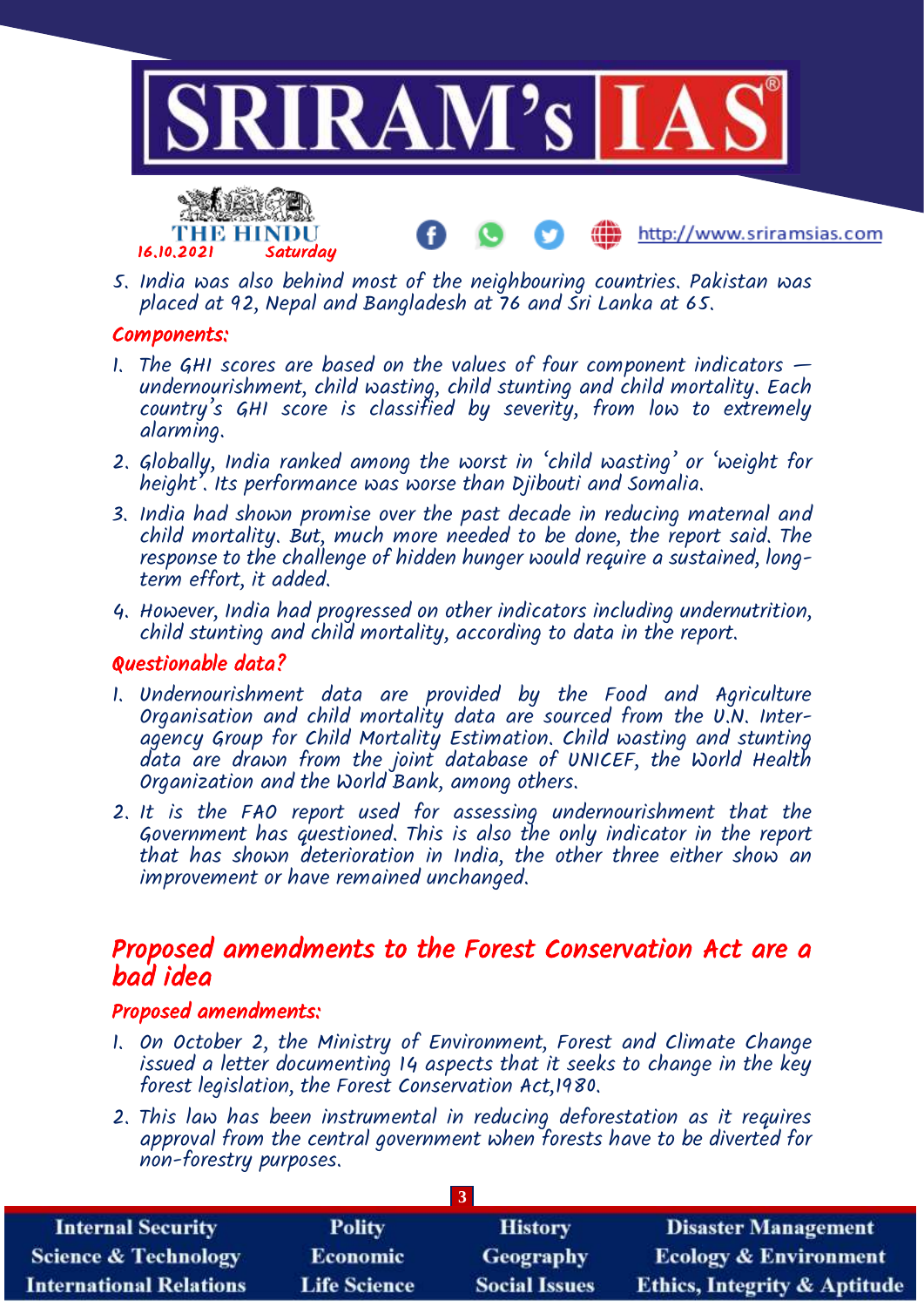

# THE HINDU 16.10.2021 Saturday

http://www.sriramsias.com

3. The regulatory mechanism of forest clearances allows the ministry to deliberate on whether deforestation should permitted or not and what the conditions should be if such a permit is granted.



- 4. An essential part of the forest clearance process is the requirement that forest rights be recognised and the consent of the gram sabha be obtained.
- 5. The set of issues that the ministry seeks to use as the basis for changing the law are mostly in the direction of deregulation. They show some intent of giving the law more teeth, as the identification of forest areas that are to be maintained as pristine areas for a prescribed period of time.
- 6. In 2019, it proposed amendments to the Indian Forest Act, 1927, with disastrous provisions that gave the forest department-wide discretionary powers, including the power to shoot at sight.

#### What is Forest?

- 1. The proposed amendments to the FCA, when seen in this light, work to restrict the scope of applicability of the Act.
- 2. It does so by critiquing the current definition of forests, which includes land recognised as forest by the government as well as that which comes under the dictionary meaning of forest land based on the Supreme Court decision in the T N Godavarman case.
- 3. It aims to implicitly define what does not constitute forests by creating a set of exceptions to the Act. These exceptions include forests in border areas where strategic projects need to be built, private land where plantations are to be established, and forest land which was acquired before 1980 for the construction of railways and highways.

| <b>Internal Security</b>        | <b>Polity</b>       | <b>History</b>       | <b>Disaster Management</b>              |
|---------------------------------|---------------------|----------------------|-----------------------------------------|
| <b>Science &amp; Technology</b> | <b>Economic</b>     | Geography            | <b>Ecology &amp; Environment</b>        |
| <b>International Relations</b>  | <b>Life Science</b> | <b>Social Issues</b> | <b>Ethics, Integrity &amp; Aptitude</b> |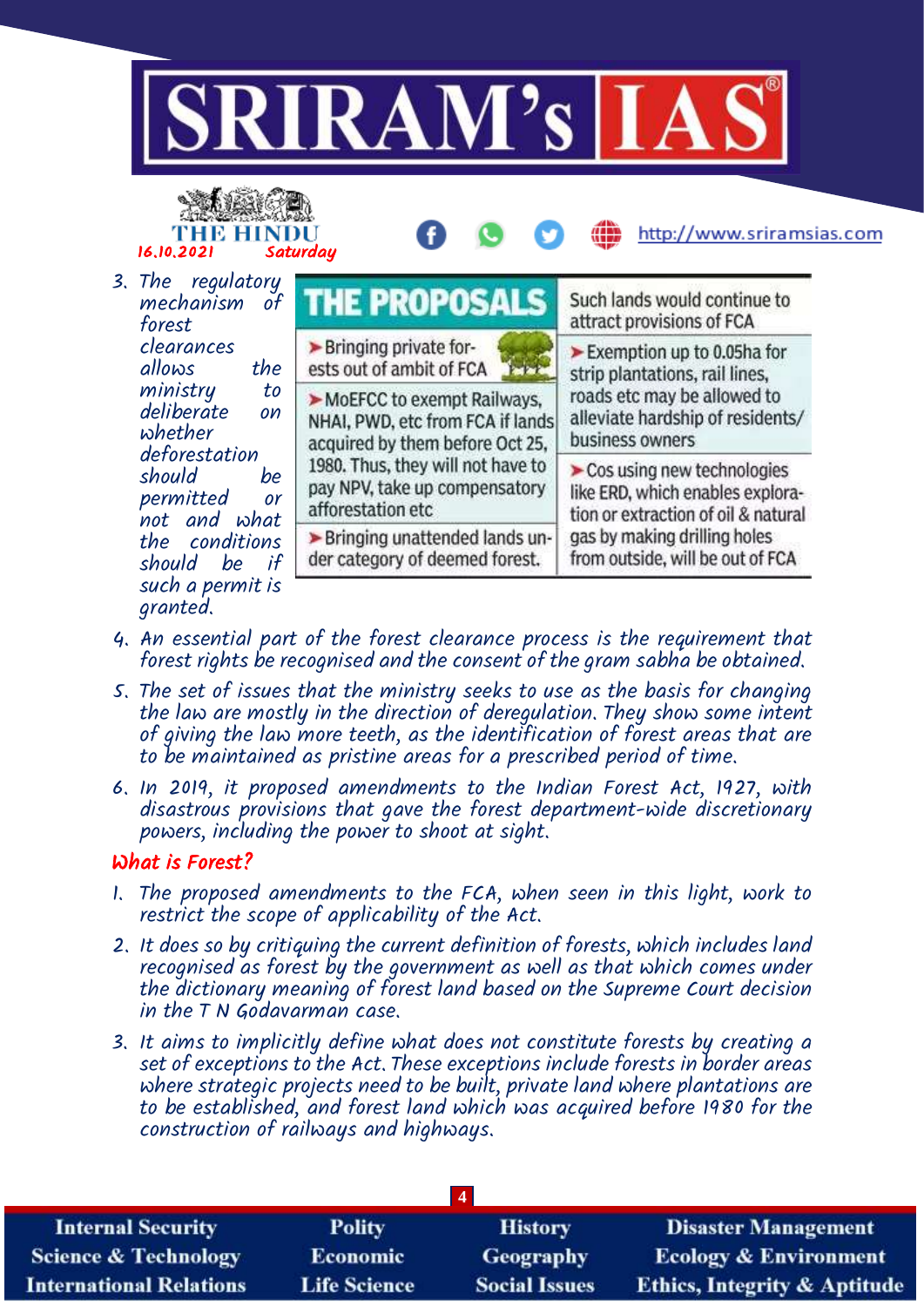

4. The amendments seek to deregulate by reducing scrutiny over certain decisions to deforest like the use of extended oil drilling for the extraction of oil and gas, which the ministry says is environmental-friendly and thus qualifies for a legal exception. There have not been sufficient ecological studies to support this. Indeed, these exceptions enable deforestation as opposed to regulating it.

#### Limiting citizen partnership in decision making:

16.10.2021 Saturday

- 1. The proposed amendments are listed as a set of issues without detailing what the amendments are going to be. This makes it difficult for citizens and experts to partake in a public consultation process.
- 2. The proposed amendments are not translated into other languages and provide a very short window of 15 days to providing comments. This tactic of limiting citizen participation prevents citizen oversight on these antienvironmental decisions.
- 3. The creation of exceptions to the requirement of forest clearances directly results in the cancellation of the application of this progressive legal provision. This will be a step towards undoing a democratic decisionmaking framework and tilting power towards the state.

The changes being proposed to the FCA need to be done in consultation with forest-dwelling communities whose livelihoods and rights are likely to be affected by the remaking of this law. In conclusion, the deregulatory approach to changes being made to India's environmental laws needs to be scrutinised. As the climate crisis looms over us, limiting deforestation should guide regulatory decision-making, not compensating with plantations.

#### COVID-19 reverses decades of progress in TB elimination, India worst-hit: WHO

- 1. Detection of cases, diagnostics, treatment go for a complete toss; deaths increase for the first time
- 2. The world suffered huge reverses in progress towards tuberculosis (TB) elimination in 2020, thanks to the novel coronavirus disease (COVID-19) pandemic. And, India has been the worst hit.



| 5 <sup>°</sup>                 |                     |                      |                                         |
|--------------------------------|---------------------|----------------------|-----------------------------------------|
| <b>Internal Security</b>       | <b>Polity</b>       | <b>History</b>       | <b>Disaster Management</b>              |
| Science & Technology           | <b>Economic</b>     | Geography            | <b>Ecology &amp; Environment</b>        |
| <b>International Relations</b> | <b>Life Science</b> | <b>Social Issues</b> | <b>Ethics, Integrity &amp; Aptitude</b> |